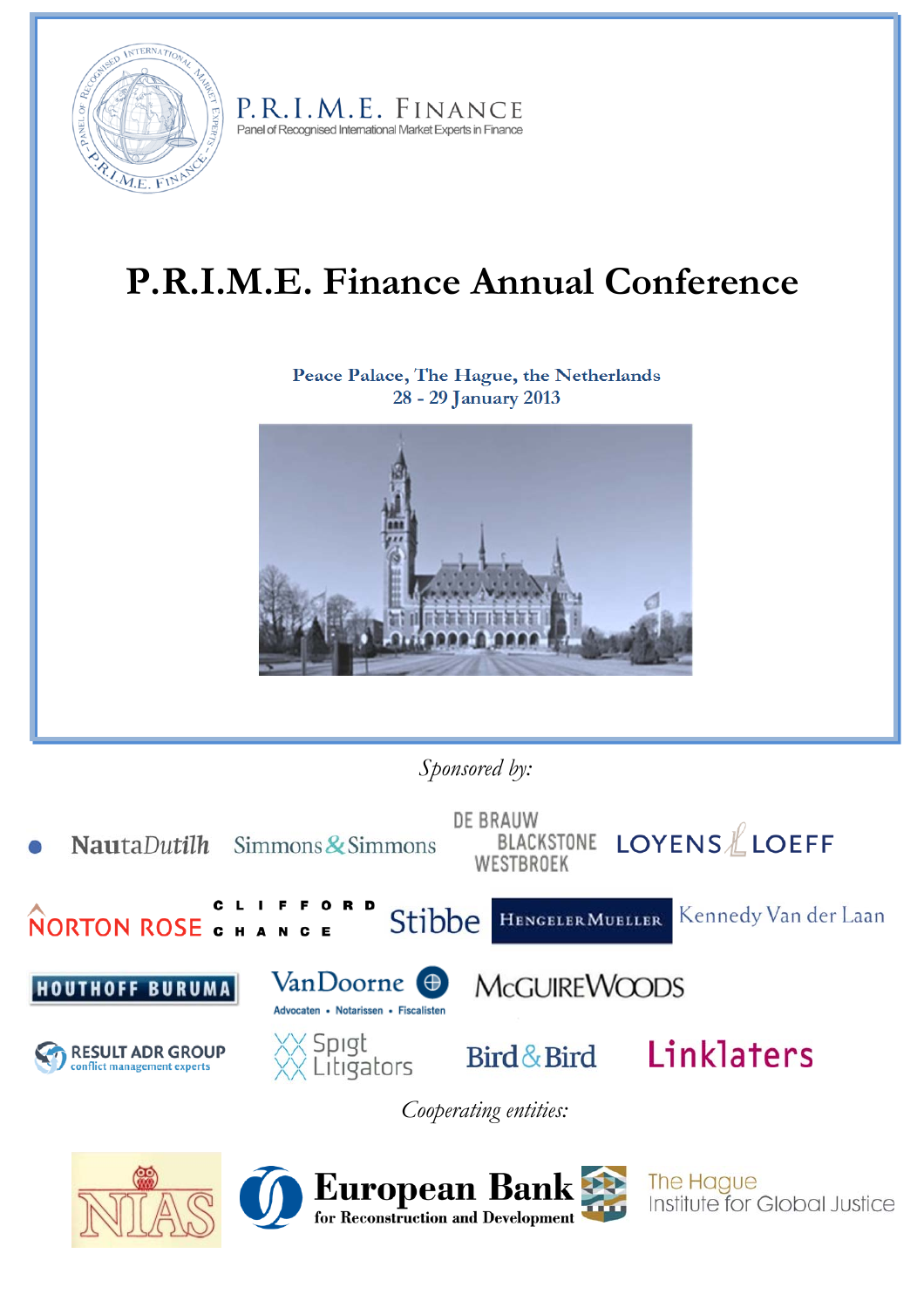# **General Information**

P.R.I.M.E. Finance stands for the Panel of Recognised International Market Experts in Finance. P.R.I.M.E. Finance is a new and innovative organisation which was launched in January 2012. The organisation's goal is to address the significant need for support in the resolution of disputes concerning complex financial transactions ("CFT's") among judicial systems worldwide. P.R.I.M.E. Finance has the support of international regulatory bodies and is complementary to the on-going regulatory reform process.

The key element of its structure is the establishment of a group of recognised Experts who can provide the support needed by global judicial systems. P.R.I.M.E. Finance is a not-forprofit foundation and is based in The Hague. Our main activities, and three pillars upon which P.R.I.M.E. Finance is based, include:

(i) dispute resolution services for CFT's including mediation and arbitration;

(ii) judicial training and education; and

(iii) the compilation of a central database of CFT cases.

#### **Vision**

P.R.I.M.E. Finance aims to be a centre of excellence, dedicated to promoting a more sophisticated understanding in dispute settlement among global judicial systems relating to documentation, relevant law and market practices for derivatives and other complex financial products. As such, we endeavour to be an easily accessible, centralized, multi-linguistic and multi-cultural college of expertise.

# **Mission**

Our mission is to serve the public policy need in assisting jurists in the settlement of these complex cases, thereby reducing legal uncertainty and fostering stability and confidence in world finance.

To achieve this mission P.R.I.M.E Finance will provide the highest quality expertise and onestop access to the collective knowledge and deep understanding of a group of market experts, which currently includes some of the most senior people in the financial markets with collectively more than 2,500 years of experience. Through our Panel we provide independent and unbiased expertise in relation to complex financial transactions. It is unique within the world's financial markets.

P.R.I.M.E. Finance's Advisory Board is chaired by Lord Woolf of Barnes, former Lord Chief Justice of England and Wales, and its Management Board is chaired by Professor Jeffrey Golden, Visiting Professor at the London School of Economics and Political Science, retired founding partner of Allen & Overy LLP's US law practice and the former senior partner in the firm's global derivatives practice.



**Opening Conference of P.R.I.M.E. Finance - 16 January 2012 Peace Palace, The Hague**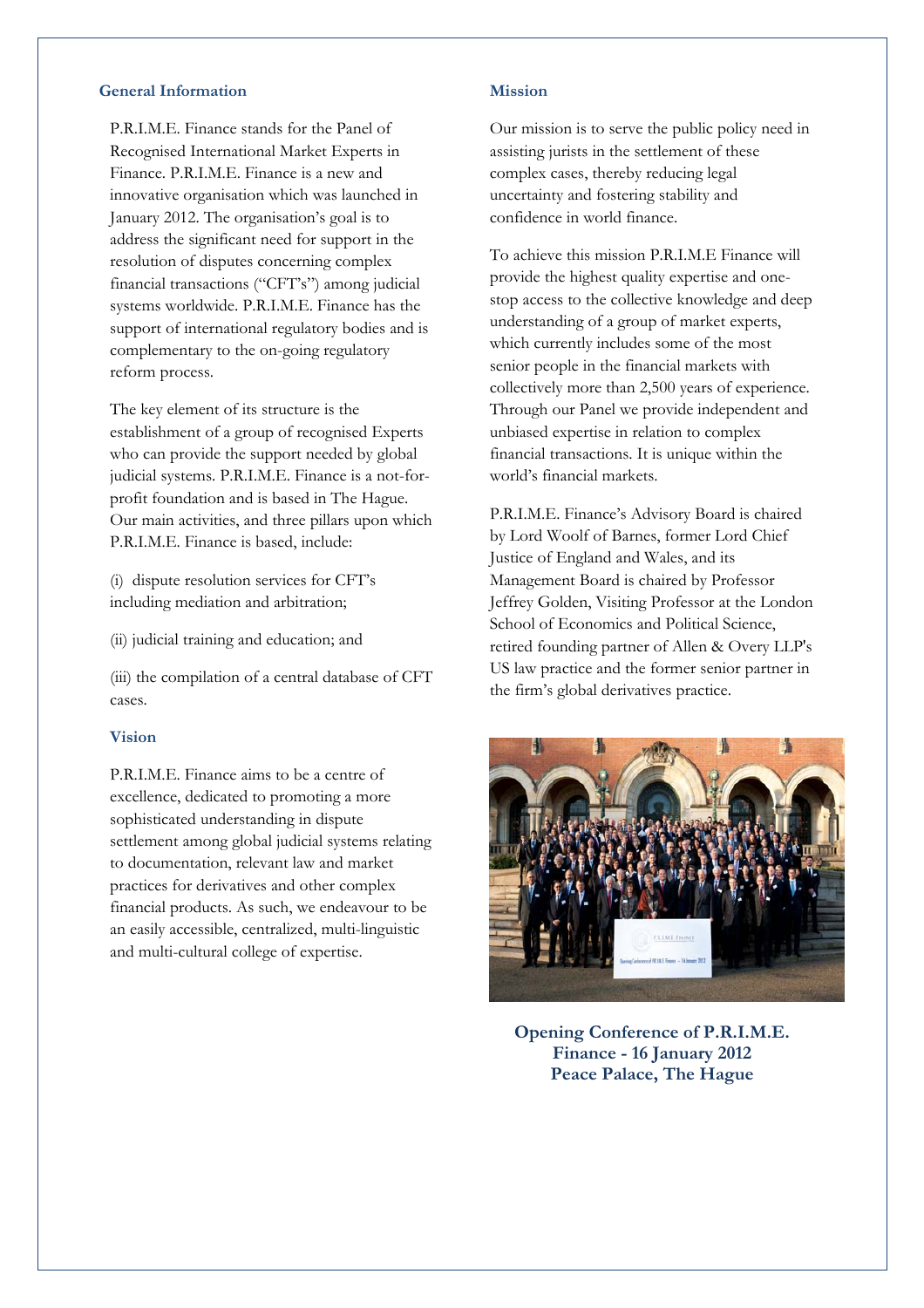# **Introduction**

Dear Ministers, Justices, Foreign Dignitaries, Honored Guests, and Experts,

It is my great pleasure and honor to welcome all conference guests to the P.R.I.M.E. Finance Annual Conference 2013, in The Hague, the Netherlands. Looking back on the past year, I am very excited and inspired by the progress that has been made since our official opening last January in this magnificent building, the Peace Palace. P.R.I.M.E. Finance is certainly more visible as a global financial institute than ever before.

Where to start? Well, since then, and without having a part in its nominations, P.R.I.M.E. Finance won the "Best Newcomer" category award at the prestigious Global Arbitration Review (GAR) awards ceremony in Stockholm. The winners were announced during the 2nd Annual GAR Awards Charity Dinner on 8 March 2012, in the presence of nearly 250 arbitrators and practitioners. Separate from this award, we were also nominated (again unsolicited by P.R.I.M.E. Finance) for the Innovating Justice Award, organized by the Hague Institute for the Internationalisation of Law (HiiL), by Justice R. Holland of the Delaware Supreme Court. We are also pleased to be able to inform you that we have received our first official enquiry and payment of our first fee in that regard.

P.R.I.M.E. Finance has been capturing imaginations all around the world and attracting considerable press coverage on television, on the radio and in print since the proposal for its formation was reported out from a gathering of top financial experts chaired by Lord Woolf in The Hague in late 2010. The project has also attracted expressions of interest in collaboration and partnership. [P.R.I.M.E. Finance and the European Bank for Reconstruction and Development (EBRD) agreed to collaborative efforts to provide training for local judiciary in targeted developing markets.] Furthermore, P.R.I.M.E. Finance has been asked by [the Chief Justice of the New York State Court] to visit the American College of Business Court Judges, at George Mason University School of Law, to help assist in a derivatives program for state court judges who manage complex and business litigation courts across the United States. Finally, The Hague Institute for Global Justice (HIGJ) has kindly welcomed P.R.I.M.E. Finance into their offices, and is partnering up with P.R.I.M.E. Finance to provide derivatives trainings to judges in Africa. We feel honoured and excited to be able to collaborate with all of these established institutes.

The work on the establishment of the library and database has also commenced, inspired by research conducted by Sir David Baragwanath KNZM, QC, President of the UN Special Tribunal for Lebanon, and Advisory Board Member of P.R.I.M.E. Finance, at the Netherlands Institute for Advanced Study (NIAS) in Wassenaar, the Netherlands. The work of Sir David was continued by a member of the Panel of Experts of P.R.I.M.E. Finance, Mr. Jonathan Ross. It is to our great pleasure to be able to inform you that P.R.I.M.E. Finance and NIAS have now entered into a "P.R.I.M.E. Finance Fellowship", to be commenced every year for a semester in 2013, 2014 and 2015. The purpose of this collaboration is to promote research in the field of law, relevant to the activities of P.R.I.M.E. Finance.

According to the Bank for International Settlements, the notional outstanding trading in the over-the-counter derivatives market alone now exceeds US\$ 630 trillion. There is a lot at stake, and the products and documents can be complicated. P.R.I.M.E. Finance aims to be "game-changing" by contributing something significant that is currently lacking: a centralized accessible center of excellence where the best knowledge and training in the field of financial market dispute resolution is housed. The intention is to educate by teaching, and spread further knowledge through a centralised library of cases and relevant jurisprudence, as well as facilitate dispute settlement as such. Because we have the right people, we think that this is an idea for which the time has come. The enthusiasm and support that has been received from those in the global legal and finance community is truly encouraging. We are taking the road less travelled, but in the global financial markets and as a support for the potential that financial instruments represent for sustainable development, we think that can make all the difference.

It is my pleasure to welcome you all to the Peace Palace, the birthplace of International Law and Justice, for the P.R.I.M.E. Finance Annual Conference 2013. It promises to be a tremendous event.

Yours sincerely,

Hay Gord

Jeffrey Golden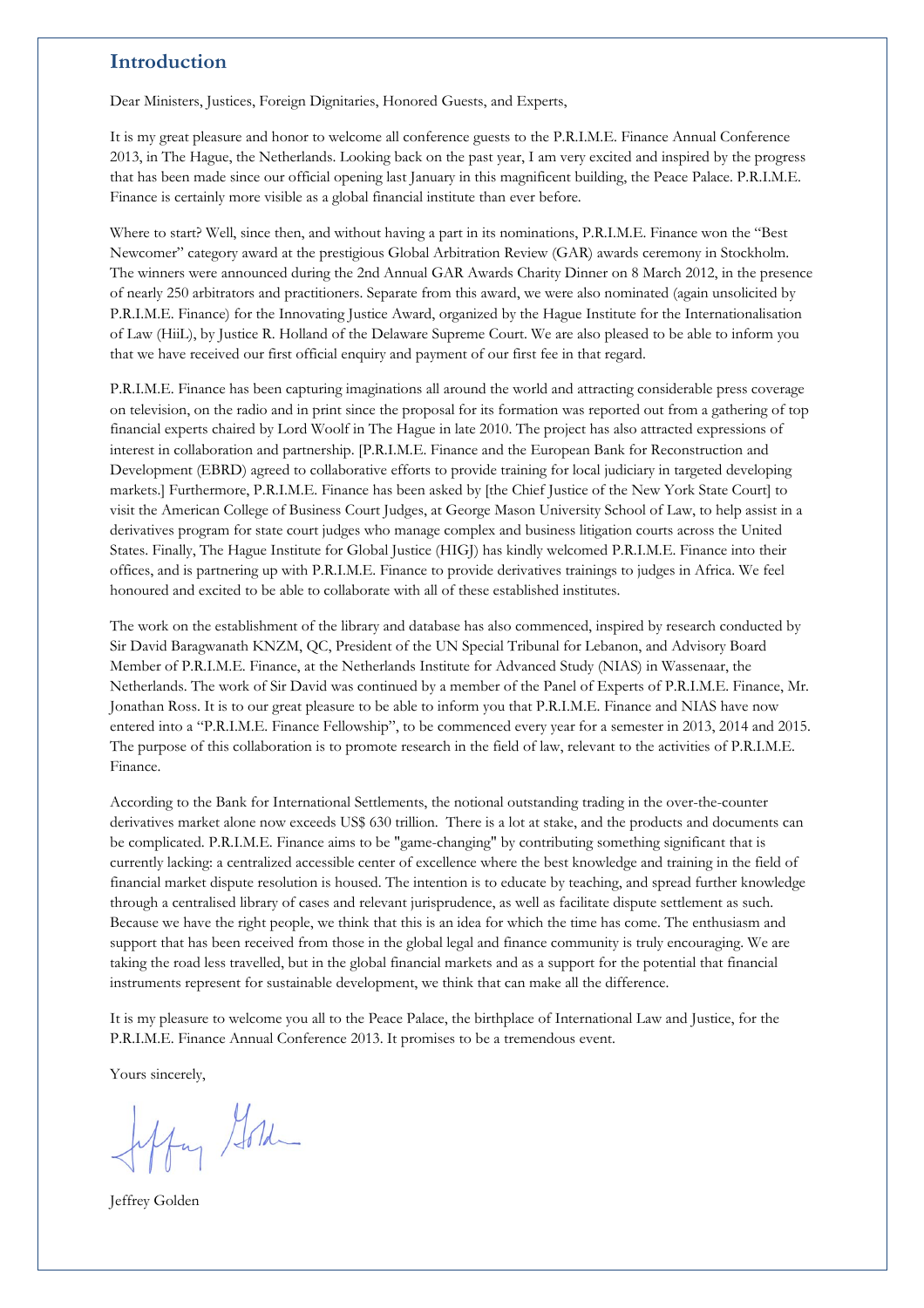# **P.R.I.M.E. FINANCE ANNUAL CONFERENCE PEACE PALACE, 28 & 29 JANUARY 2013**

| $08.00 - 09.00$ | Registration and continental breakfast                                                                                                                                                                                                                                                                                                                                                                                                                                                                                                                                                                                                                                       |
|-----------------|------------------------------------------------------------------------------------------------------------------------------------------------------------------------------------------------------------------------------------------------------------------------------------------------------------------------------------------------------------------------------------------------------------------------------------------------------------------------------------------------------------------------------------------------------------------------------------------------------------------------------------------------------------------------------|
| $09.00 - 09.30$ | <b>Opening proceedings</b>                                                                                                                                                                                                                                                                                                                                                                                                                                                                                                                                                                                                                                                   |
|                 | Welcome by the Conference Chairman, The Rt Hon the Lord Woolf of Barnes, Chairman of<br>the Advisory Board of the P.R.I.M.E. Finance Foundation; former Lord Chief Justice of England<br>and Wales                                                                                                                                                                                                                                                                                                                                                                                                                                                                           |
|                 | Welcome by the Minister of Security and Justice of the Netherlands, Ivo Opstelten                                                                                                                                                                                                                                                                                                                                                                                                                                                                                                                                                                                            |
|                 | Comment from Gillian Tett*, Markets and finance commentator and an assistant editor of the<br>Financial Times: Why I thought this was an important project back in 2009 and why it continues to be in 2013                                                                                                                                                                                                                                                                                                                                                                                                                                                                   |
| $09.30 - 10.00$ | P.R.I.M.E. Finance, the legal profession and the rule of law                                                                                                                                                                                                                                                                                                                                                                                                                                                                                                                                                                                                                 |
|                 | Mark Ellis, Executive Director of the International Bar Association (IBA)<br>James R. Silkenat, Sullivan & Worcester LLP; President-Elect of the American Bar Association<br>(ABA)<br>Dr. Abiodun Williams*, President of The Hague Institute for Global Justice (HIGJ)                                                                                                                                                                                                                                                                                                                                                                                                      |
| $10.00 - 11.15$ | Financial market stability: what happens next?<br>The on-going role of the International Monetary Fund, central banks and trade bodies<br>and the complementary role that P.R.I.M.E. Finance can play                                                                                                                                                                                                                                                                                                                                                                                                                                                                        |
|                 | Moderator:<br>Gay H. Evans*, P.R.I.M.E. Finance Management Board; former Director of Markets at the<br>Financial Services Authority (UK); former Chair of the International Swaps and Derivatives<br>Association (ISDA); Non-Executive Director of the London Stock Exchange Group plc.                                                                                                                                                                                                                                                                                                                                                                                      |
|                 | Speakers:<br>Frank Elderson, Executive Director of the Dutch Central Bank (DNB)<br>Sean Hagan, General Counsel and Director of the Legal Department at the International Monetary<br>Fund (IMF)                                                                                                                                                                                                                                                                                                                                                                                                                                                                              |
|                 | Discussants:<br>Tim Frost*, Non-Executive Director of the Bank of England; P.R.I.M.E. Finance Expert<br>Thomas Jasper, P.R.I.M.E. Finance Advisory Board; Managing Partner at Manursing Partners LLC;<br>Founding Chairman of the International Swaps and Derivatives Association (ISDA)                                                                                                                                                                                                                                                                                                                                                                                     |
| $11.15 - 11.45$ | Coffee break                                                                                                                                                                                                                                                                                                                                                                                                                                                                                                                                                                                                                                                                 |
| $11.45 - 13.00$ | Panel session: Complex product cases, specialist training and systemic risk<br>Moderator:<br>The Honourable Judge Elizabeth Stong, P.R.I.M.E. Finance Management Board; Judge of the<br>US Bankruptcy Court in New York                                                                                                                                                                                                                                                                                                                                                                                                                                                      |
|                 | Speakers:<br>The Honourable Sir David Baragwanath KNZM, QC, P.R.I.M.E. Finance Advisory Board;<br>President of the United Nations Special Tribunal for Lebanon; Presiding Judge of the Court of<br>Appeal of Samoa<br>Dr. Peter Werner, Senior Director at the International Swaps and Derivatives Association (ISDA);<br>P.R.I.M.E. Finance Expert<br>Sandie Okoro, P.R.I.M.E. Finance Management Board; General Counsel at Barings Asset<br>Management<br>Vladimir Khrenov, Partner, Head of Derivatives & Capital Markets, at Monastyrsky, Zyuba,<br>Stepanov & Partners; Counsel to Chairman, Russian National Association of Securities Market<br>Participants (NAUFOR) |
|                 | Discussants:<br>The Honourable Ben F. Tennille (Ret.), P.R.I.M.E. Finance Management Board; retired Chief<br>Judge of the North Carolina Business Court<br>Jonathan Ross, retired Partner at Bell Gully; former Co-Chair of the International Bar Association<br>(IBA) Securities Law Committee; P.R.I.M.E. Finance Expert<br>Frederique Dahan*, Lead Counsel and Head of Financial Law Unit, Legal Transition Team, Office<br>of the General Counsel, European Bank for Reconstruction and Development (EBRD); P.R.I.M.E.<br>Finance Expert                                                                                                                                 |
| $13.00 - 14.30$ | Lunch break                                                                                                                                                                                                                                                                                                                                                                                                                                                                                                                                                                                                                                                                  |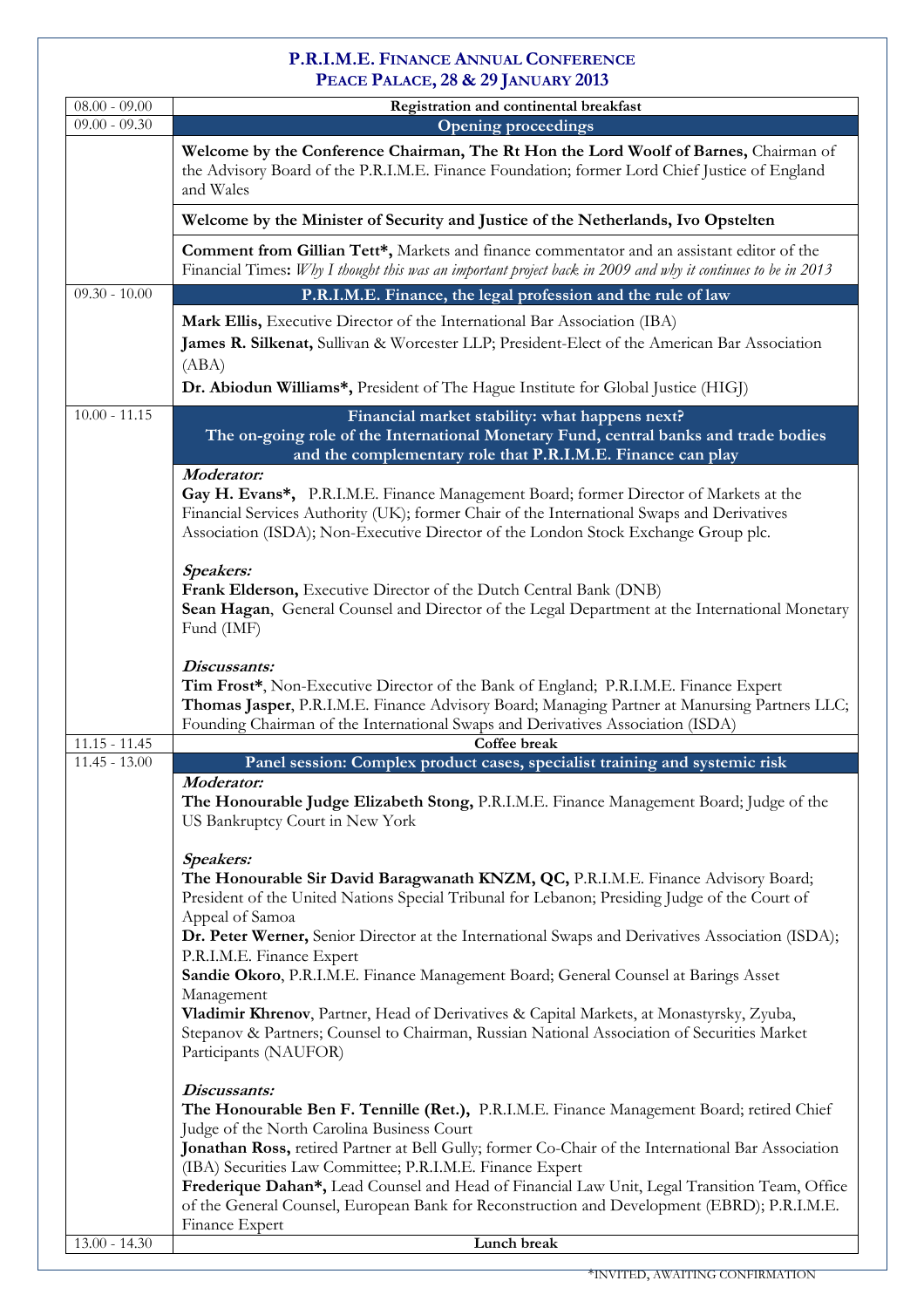# **REPORTING OUT SESSIONS ON DISPUTE RESOLUTION IN THE FINANCIAL MARKETS 28 JANUARY 2013**

| $14.30 - 16.00$ | Sovereign Debt and CDS: the issues, the cases and a possible role for P.R.I.M.E. Finance                                        |
|-----------------|---------------------------------------------------------------------------------------------------------------------------------|
|                 | Speakers:                                                                                                                       |
|                 | E. Whitney Debevoise II, Senior Partner at Arnold & Porter LLP; former U.S. Executive                                           |
|                 | Director of the World Bank Group; P.R.I.M.E. Finance Expert                                                                     |
|                 | Professor Mitu Gulati, Professor at Duke Law School; P.R.I.M.E. Finance Expert                                                  |
|                 | Sean Hagan, General Counsel and Director of the Legal Department at the International                                           |
|                 | Monetary Fund (IMF)                                                                                                             |
|                 | The Honourable Judge Francisco Orrego Vicuña, Judge Ad-Hoc at International Court of                                            |
|                 | Justice (ICJ); Arbitrator in the International Centre for the Settlement of Investment Disputes                                 |
|                 | (ICSID) Chairman's list; former President of the World Bank Administrative Tribunal; P.R.I.M.E.                                 |
|                 | Finance Expert                                                                                                                  |
| $16.00 - 16.30$ | Coffee break                                                                                                                    |
| $16.30 - 18.00$ | <b>Arbitration and Mediation workshop</b>                                                                                       |
|                 | <b>Moderators:</b>                                                                                                              |
|                 | Dr. Willem Calkoen, P.R.I.M.E. Finance Management Board; retired Partner at NautaDutilh;                                        |
|                 | former Chair of the Section on Business Law of the International Bar Association (IBA)                                          |
|                 | Professor Dr. Gerard J. Meijer, Secretary-General of P.R.I.M.E. Finance; Partner at NautaDutilh                                 |
|                 | Speakers:                                                                                                                       |
|                 | Professor Klaus Peter Berger, Professor and Director, Institute for Banking Law and Center for                                  |
|                 | Transnational Law (CENTRAL), University of Cologne, Germany; P.R.I.M.E. Finance Expert                                          |
|                 | Juan Fernández-Armesto, former President of the Spanish Securities and Exchange Commission;                                     |
|                 | P.R.I.M.E. Finance Expert                                                                                                       |
|                 | Carolyn Lamm, Partner at White & Case; Member of the US Panel of Arbitrators for the                                            |
|                 | International Centre for the Settlement of Investment Disputes (ICSID) arbitration; former                                      |
|                 | President of the American Bar Association (ABA); P.R.I.M.E. Finance Expert                                                      |
|                 | The Honourable Judge Elizabeth Stong, P.R.I.M.E. Finance Management Board; Judge of the                                         |
|                 | US Bankruptcy Court in New York<br>Tony Willis, Independent Mediator at Brick Court Chambers; former Partner at Clifford Chance |
|                 | LLP; P.R.I.M.E. Finance Expert                                                                                                  |
|                 |                                                                                                                                 |
|                 | Discussants:                                                                                                                    |
|                 | Lord Goldsmith QC*, Partner at Debevoise & Plimpton LLP; former Attorney General for                                            |
|                 | England and Wales; P.R.I.M.E. Finance Expert                                                                                    |
|                 | Arthur W. Hahn, Partner at Katten Muchin Rosenman LLP; P.R.I.M.E. Finance Expert                                                |
|                 | *INVITED, AWAITING CONFIRMATION                                                                                                 |



…Hotel des Indes… …Peace Palace…



Reception & Conference Dinner on 28 January 2013 at 19:00h. Venue of the Annual Conference - 28 and 29 January 2013.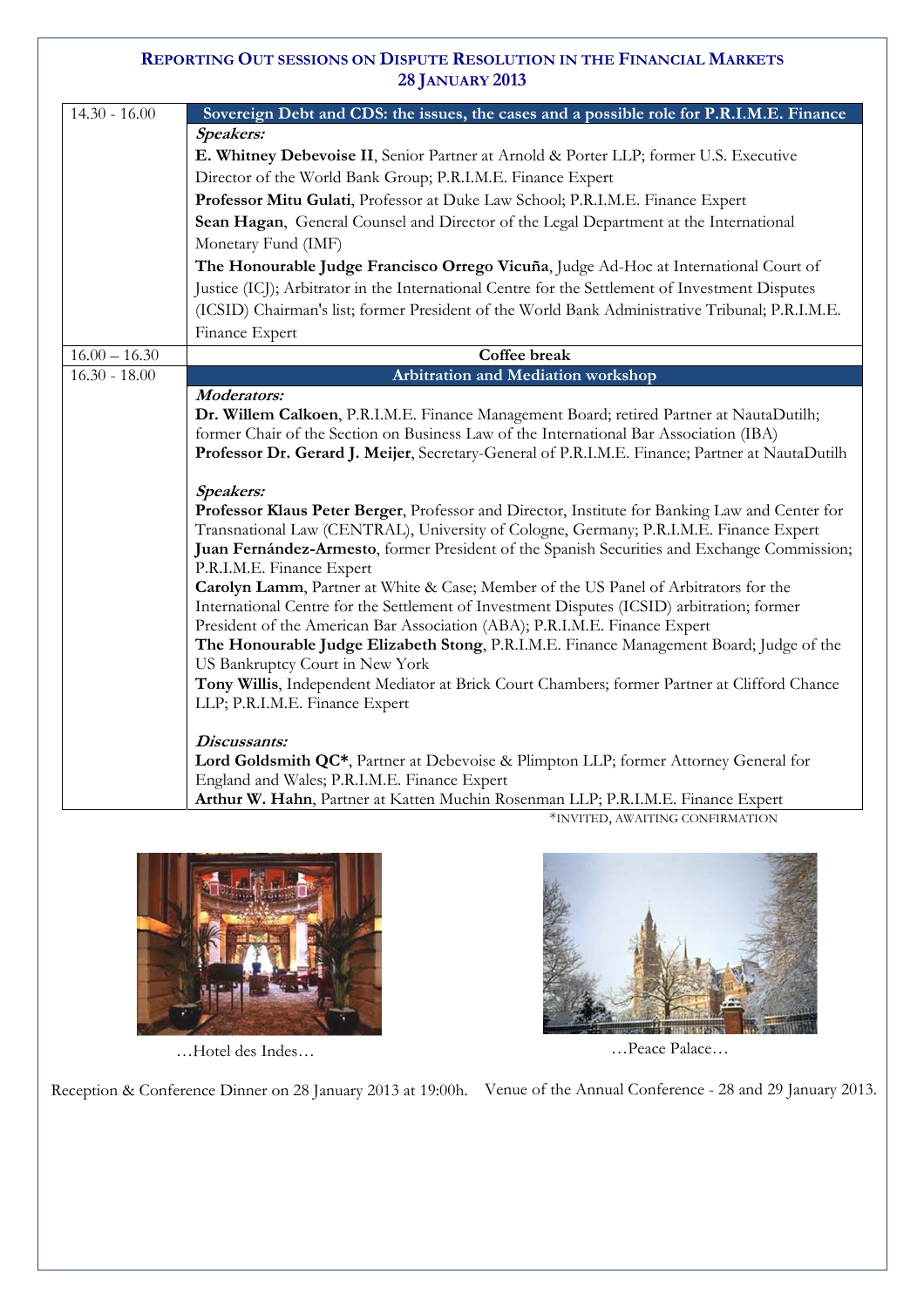# **REPORTING OUT SESSIONS ON RECENT FINANCIAL MARKET CASES AND LEGAL ISSUES 29 January 2013 - Part I**

|                 | Sessions Chair: Daniel Cunningham, P.R.I.M.E. Finance Management Board                                                                                                                                                                                                                                                                                                                                                                                                                                                         |
|-----------------|--------------------------------------------------------------------------------------------------------------------------------------------------------------------------------------------------------------------------------------------------------------------------------------------------------------------------------------------------------------------------------------------------------------------------------------------------------------------------------------------------------------------------------|
| $09.00 - 10.30$ | "My favo(u)rite cases": jurisprudential year in review - Part 1                                                                                                                                                                                                                                                                                                                                                                                                                                                                |
|                 | Flawed assets and anti-deprivation cases - Section 2(a)(iii):<br>Robin Dicker QC, Barrister at 3-4 South Square Chambers; P.R.I.M.E. Finance Expert<br>Simon Firth, Partner at Linklaters; author of Derivatives: Law and Practice; P.R.I.M.E.<br>Finance Expert                                                                                                                                                                                                                                                               |
|                 | Close-out and bankruptcy event of default cases.<br>Daniel Cunningham, P.R.I.M.E. Finance Management Board; Partner at Quinn Emanuel<br>Urquhart & Sullivan<br>Dr. Joanna Perkins, Director of the Financial Markets Law Committee (FMLC); Barrister<br>at 3-4 South Square Chambers; P.R.I.M.E. Finance Expert                                                                                                                                                                                                                |
|                 | Rating agency liability in Australian courts (Bathurst Regional Council v Local<br><b>Government Financial Services Pty Ltd):</b><br>The Honourable Justice Arthur Emmett*, Judge of the Federal Court of Australia;<br>P.R.I.M.E. Finance Expert<br>Professor Sarah Worthington QC*, Downing Professor of Law at Cambridge<br>University; Academic Member at 3-4 South Square Chambers; Member of Council, British<br>Academy; Professorial Fellow of the Law School at University of Melbourne; P.R.I.M.E.<br>Finance Expert |
| $10.30 - 11.00$ | Coffee break                                                                                                                                                                                                                                                                                                                                                                                                                                                                                                                   |
| $11.00 - 12.30$ | "My favo(u)rite cases": jurisprudential year in review - Part 2                                                                                                                                                                                                                                                                                                                                                                                                                                                                |
|                 | Mis-selling cases from Continental Europe and Japan.<br>Dr. Hendrik Haag, Partner at Hengeler Mueller; P.R.I.M.E. Finance Expert<br>Mr. Antoine Maffei, Founding Partner at De Pardieu Brocas Maffei A.A.R.P.I.; former<br>Legal Advisor, World Bank; former Chairman of the Capital Market Forum of the<br>International Bar Association (IBA); P.R.I.M.E. Finance Expert<br>Professor Akihiro Wani, Partner at Linklaters; Professor at Sophia University Law<br>School; P.R.I.M.E. Finance Expert                           |
|                 | Islamic finance documentation, issues and cases:<br><b>Dr. Mohamad Akram Laldin.</b> Executive Director of the International Shari'ah Research<br>Academy for Islamic Finance (ISRA); Member of Central Bank of Malaysia Shari'ah<br>Advisory Council; P.R.I.M.E. Finance Expert<br>Habib Motani, Partner and Global Head of the Derivatives Group at Clifford Chance<br>LLP; P.R.I.M.E. Finance Expert                                                                                                                        |
| $12.30 - 14.00$ | Discussants:<br>Lisa Curran*, Senior Counsel at Allen & Overy LLP; P.R.I.M.E. Finance Expert<br>Professor Cally Jordan, Associate Professor Melbourne Law School; Center for<br>Transnational Legal Studies; former Senior Counsel, The World Bank; P.R.I.M.E. Finance<br>Expert                                                                                                                                                                                                                                               |
|                 | Lunch break                                                                                                                                                                                                                                                                                                                                                                                                                                                                                                                    |

\*INVITED, AWAITING CONFIRMATION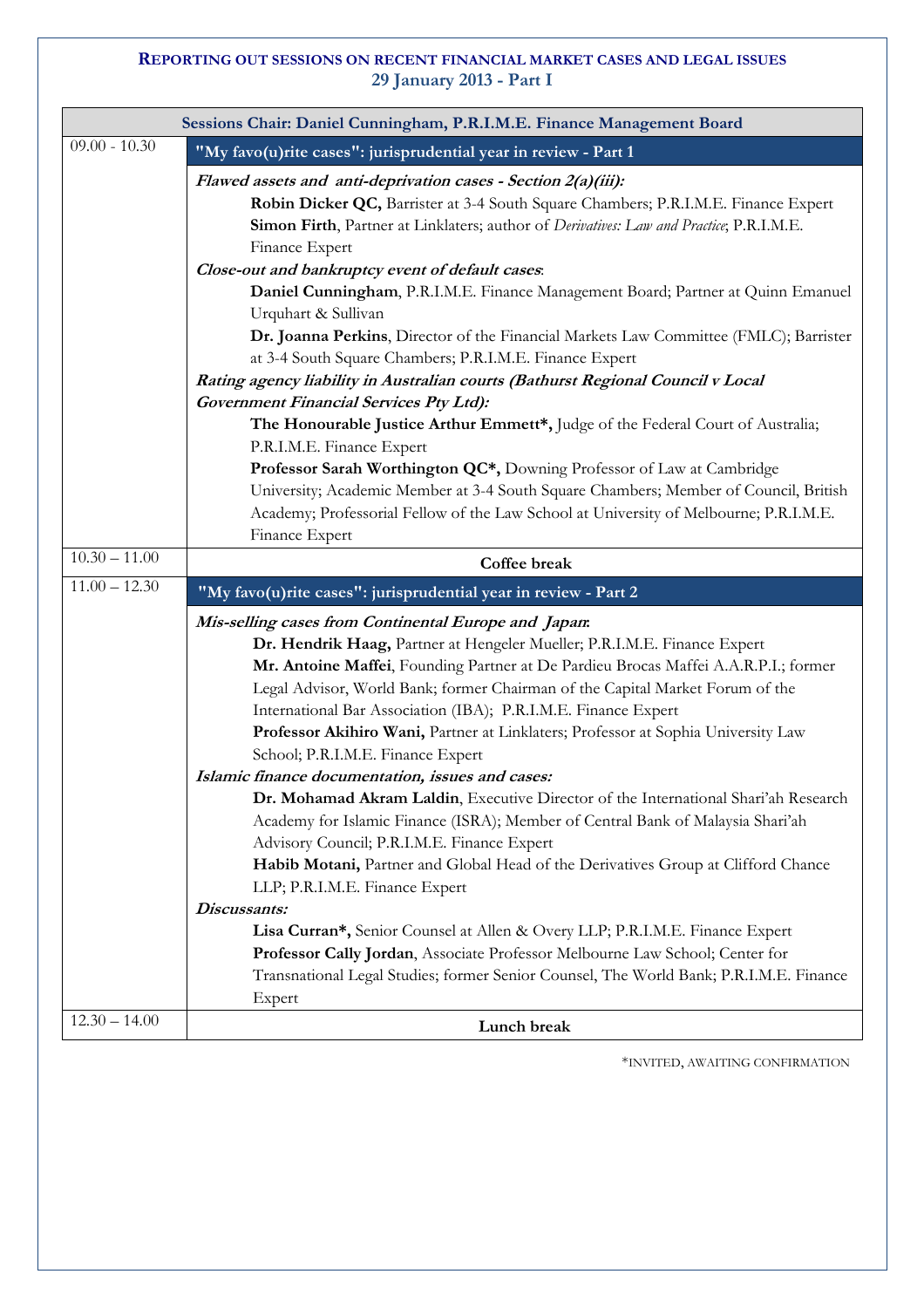# **REPORTING OUT SESSIONS ON RECENT FINANCIAL MARKET CASES AND LEGAL ISSUES 29 January 2013 - Part II**

| Sessions Chair: Daniel Cunningham, P.R.I.M.E. Finance Management Board |                                                                                                                                                                                                                          |  |
|------------------------------------------------------------------------|--------------------------------------------------------------------------------------------------------------------------------------------------------------------------------------------------------------------------|--|
| $14.00 - 15.30$                                                        | The LIBOR scandal and the potential disputes arising from it                                                                                                                                                             |  |
|                                                                        | Professor Julia Black*, Professor at the London School of Economics and Political Science;<br>P.R.I.M.E Finance Expert                                                                                                   |  |
|                                                                        | Mark Brickell*, Co- Founder and former Chief Executive Officer of Blackbird Holdings, Inc.;<br>former Chairman of the International Swaps and Derivatives Association (ISDA); former                                     |  |
|                                                                        | Managing Director, JP Morgan; P.R.I.M.E. Finance Expert<br>Robert Pickel, Chief Executive Officer of the International Swaps and Derivatives Association<br>(ISDA); P.R.I.M.E Finance Expert                             |  |
|                                                                        | Dr. Thomas Werlen, Partner at Quinn Emanuel Urquhart & Sullivan; former Group General<br>Counsel and Executive Committee member at Novartis; P.R.I.M.E. Finance Expert                                                   |  |
| $15.30 - 16.00$                                                        | Coffee break                                                                                                                                                                                                             |  |
| $16.00 - 17.30$                                                        | View from the markets: pricing and valuation strategies, clearing houses and currency<br>restructuring                                                                                                                   |  |
|                                                                        |                                                                                                                                                                                                                          |  |
|                                                                        | Dr. Sharon Brown-Hruska*, Vice President in the Securities and Finance Practice at NERA<br>Economic Consulting; former Chairperson of the U.S. Commodity Futures Trading Commission<br>(CFTC); P.R.I.M.E. Finance Expert |  |
|                                                                        | Schuyler Henderson, Lecturer and consultant on derivatives law; author of Henderson on<br>Derivatives; P.R.I.M.E. Finance Expert                                                                                         |  |
|                                                                        | Leslie Rahl, Founder and Managing Partner of Capital Market Risk Advisors (CMRA); former co-<br>head of Citibank's Derivatives Group in North America; P.R.I.M.E. Finance Expert                                         |  |

\*INVITED, AWAITING CONFIRMATION



# P.R.I.M.E. FINANCE

Panel of Recognised International Market Experts in Finance